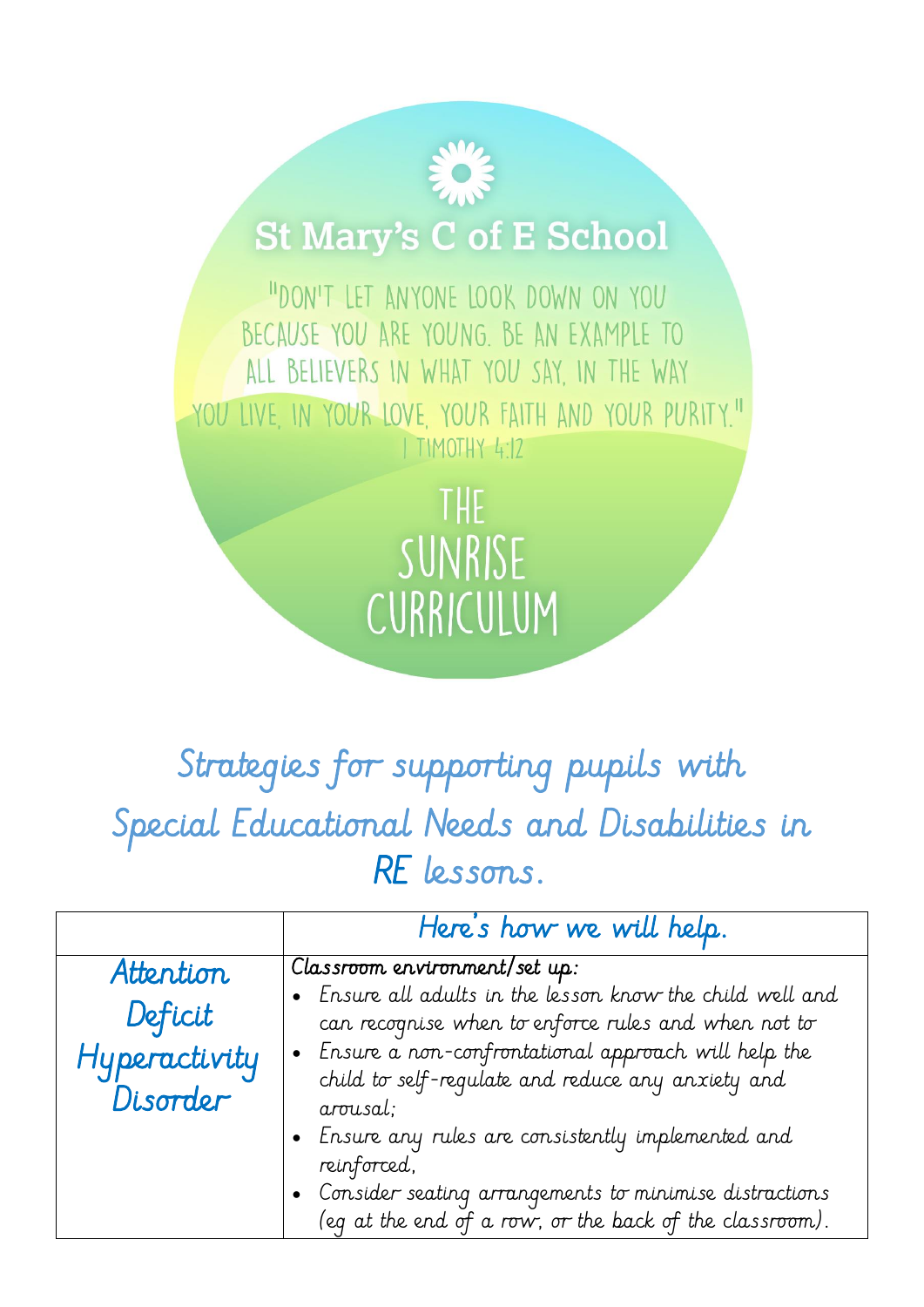|         | Paired working, or support from a positive role model<br>may help the child to focus. They may also struggle to<br>work in a group, so paired seating may be preferable.<br>- Allow a calming-down period before the lesson starts, $\;$<br>especially if it follows a breaktime/lunchtime, as<br>transition points may be difficult for the child to<br>manage.<br>Resources and equipment you might consider before the |
|---------|---------------------------------------------------------------------------------------------------------------------------------------------------------------------------------------------------------------------------------------------------------------------------------------------------------------------------------------------------------------------------------------------------------------------------|
|         | lesson:                                                                                                                                                                                                                                                                                                                                                                                                                   |
|         | A timer will provide a focus for the child's attention,                                                                                                                                                                                                                                                                                                                                                                   |
|         | enabling them to complete a task.                                                                                                                                                                                                                                                                                                                                                                                         |
|         | Use of a word processor if their work is                                                                                                                                                                                                                                                                                                                                                                                  |
|         | disorganised/illegible.                                                                                                                                                                                                                                                                                                                                                                                                   |
|         | A stress ball', or other fiddle object (agreed by the                                                                                                                                                                                                                                                                                                                                                                     |
|         | SENCO) may help with concentration.                                                                                                                                                                                                                                                                                                                                                                                       |
|         | Teaching methods to consider:<br>Ensure instructions are delivered clearly, concisely and<br>$\bullet$                                                                                                                                                                                                                                                                                                                    |
|         | step by step, child to repeat them back, or have them                                                                                                                                                                                                                                                                                                                                                                     |
|         | written on a prompt sheet.                                                                                                                                                                                                                                                                                                                                                                                                |
|         | • Explicitly teach, reinforce and role model strategies                                                                                                                                                                                                                                                                                                                                                                   |
|         | Provide a mix of activities to suit a range of learning<br>$\bullet$                                                                                                                                                                                                                                                                                                                                                      |
|         | styles, especially including kinaesthetic activities. With                                                                                                                                                                                                                                                                                                                                                                |
|         | this in mind, plan in time-limited learning/ sensory                                                                                                                                                                                                                                                                                                                                                                      |
|         | breaks to allow for the release of excess energy. (An<br>active job' might be useful strategy to break up the lesson.                                                                                                                                                                                                                                                                                                     |
|         | prove listening skills and encourage note taking.                                                                                                                                                                                                                                                                                                                                                                         |
|         | $\bullet$ - Encourage the use of pictures, or diagrams to represent                                                                                                                                                                                                                                                                                                                                                       |
|         | thoughts and ideas.                                                                                                                                                                                                                                                                                                                                                                                                       |
|         | Use subtle, visual pre-agreed cues, to remind the children                                                                                                                                                                                                                                                                                                                                                                |
|         | of tasks.                                                                                                                                                                                                                                                                                                                                                                                                                 |
|         | Classroom ervironment/set up                                                                                                                                                                                                                                                                                                                                                                                              |
| Anxiety | There are many types of anxiety and these will often<br>accompany many areas of SEND. Ensure that you are<br>familiar with the cause of anxiety for the particular<br>child and how this manifests, bearing in mind that<br>sometimes there may be no outward signs at all.<br>Knowing the child really well will help with this. This                                                                                    |
|         | is especially important in a subject such as RE, which<br>often involves discussing feelings, thoughts, memories,                                                                                                                                                                                                                                                                                                         |
|         | families and, sometimes, sensitive issues.                                                                                                                                                                                                                                                                                                                                                                                |
|         | $\bullet$ Let the children know before the lesson if the usual                                                                                                                                                                                                                                                                                                                                                            |
|         | seating plan is due to change during the activity. Carefully                                                                                                                                                                                                                                                                                                                                                              |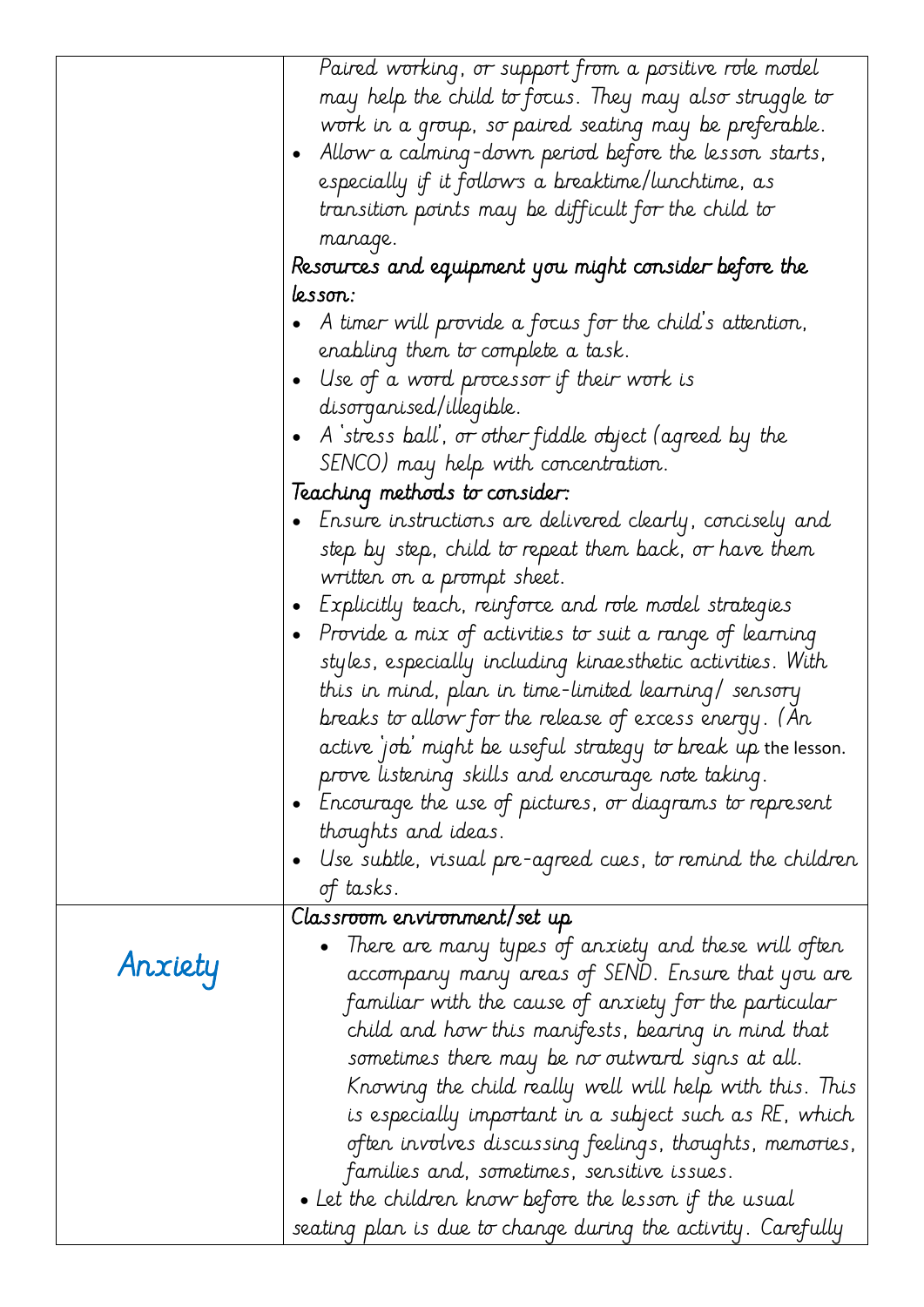|          | plan groupings/pairings and be aware of who the child<br>feels most comfortable with sitting next to and having them |
|----------|----------------------------------------------------------------------------------------------------------------------|
|          | support them with their work.                                                                                        |
|          | $\bullet$ Ensure the child is prepared and knows what to expect                                                      |
|          | prior to the lesson. This may include a list of vocabulary                                                           |
|          | that will be covered, the activities involved etc;                                                                   |
|          | • If a supply teacher (or another member of staff) is                                                                |
|          | covering a lesson, ensure that the child is made aware of                                                            |
|          | this, so that it is not a surprise to them.                                                                          |
|          | Resources and equipment you might consider before the                                                                |
|          | lesson:                                                                                                              |
|          | $\bullet$ Consider the use of a 'help' card, which the child can use                                                 |
|          | if they feel anxious/overwhelmed, so that they can go                                                                |
|          | somewhere they feel safe to calm down                                                                                |
|          | Teaching methods to consider:                                                                                        |
|          | $\bullet$ The child may find certain teachers difficult to cope with.                                                |
|          | This may be for a whole of reasons and they may not be                                                               |
|          | able to verbalise these feelings. If you notice a child is                                                           |
|          | anxious around you, please adapt your behaviour                                                                      |
|          | accordingly to make them feel more comfortable                                                                       |
|          |                                                                                                                      |
|          | Classroom ervironment/set up:                                                                                        |
| Autism   | A child with ASD may find RE a particular challenging                                                                |
| Spectrum | curriculum area, however, using some of these strategies                                                             |
| Disorder | may help provide the environment for them to feel safe and                                                           |
|          | secure in order to access the activities:                                                                            |
|          | $\bullet$ Take time to build a good, trusting relationship with the                                                  |
|          | child. This will also help adults understand the most                                                                |
|          | appropriate way to respond to any behaviour, at a given<br>time;                                                     |
|          | $\bullet$ Ask the child where they would prefer to sit in the                                                        |
|          | classroom. Avoid changing this seating plan without plenty                                                           |
|          | of warning, as this could cause anxiety. Think carefully                                                             |
|          | about who is sat near to the child, as they may feel                                                                 |
|          | uncomfortable around certain children who may be a                                                                   |
|          | trigger for them;                                                                                                    |
|          | $\bullet$ When planning group work, ask the child who they would                                                     |
|          | prefer to work with, or offer the chance to work by                                                                  |
|          | themselves (or with their TA). Ensure that groups/pairs are                                                          |
|          | carefully planned to provide supportive/positive role models;                                                        |
|          | $\bullet$ Ensure that both the child and their TA are prepared for                                                   |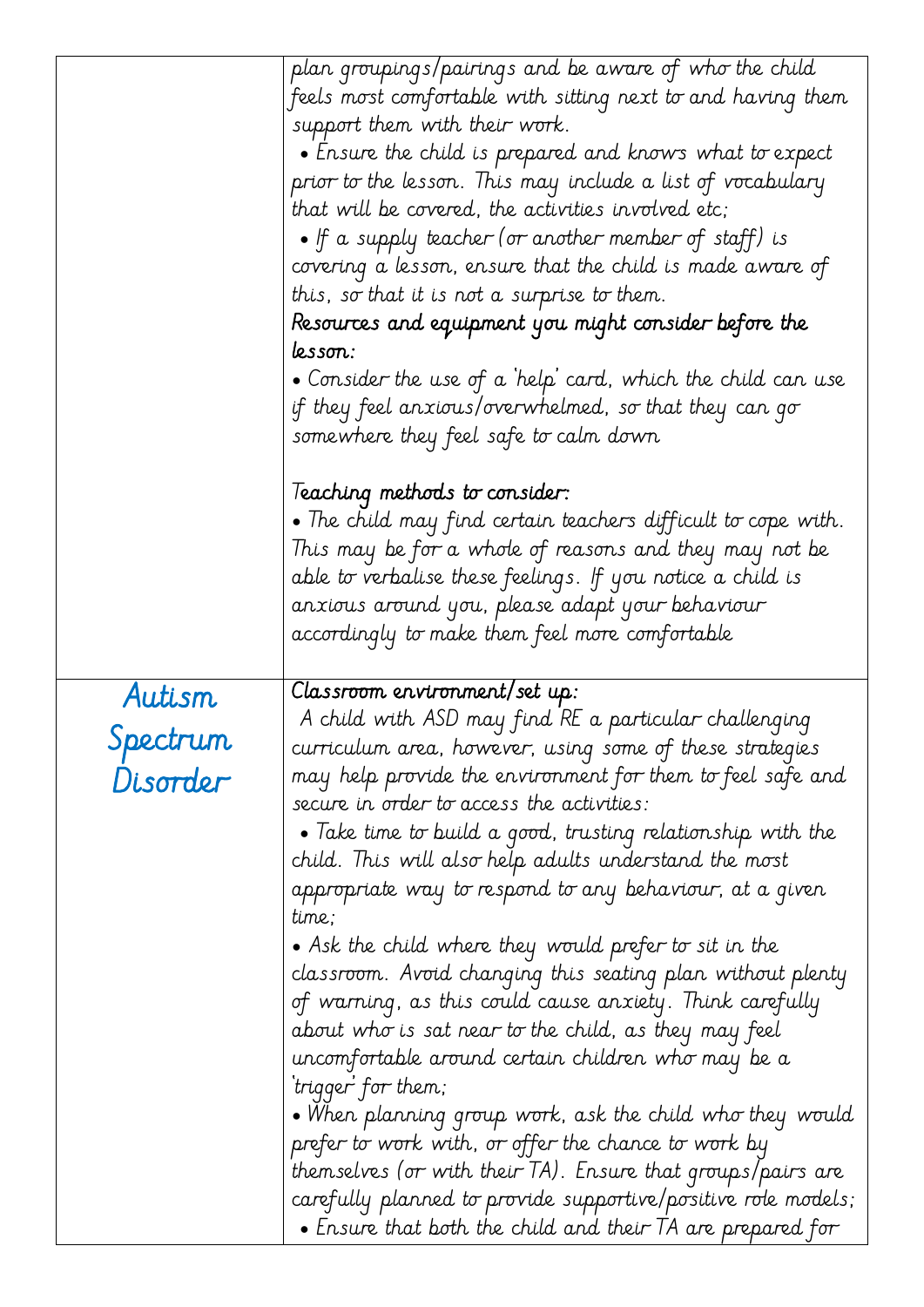| what is coming up next and what the lesson is about, so               |
|-----------------------------------------------------------------------|
| that they know the expectations. Ensure you pre-warn the              |
| child (and TA) of any changes, to avoid anxiety and allow             |
| them both time to prepare for the change;                             |
| $\bullet$ Be mindful of sensory processing difficulties and ensure    |
| the learning environment is neither over, or under,                   |
| stimulating for the child;                                            |
| $\bullet$ Provide a safe, familiar calm down space for the child, so  |
| that they can have sensory breaks when needed;                        |
| $\bullet$ If the child's behaviour becomes challenging, it is         |
| important to remember that this is often communicating a              |
| need, or difficulty. Look beyond the behaviour and ask for            |
| support from the SENCO if necessary. Sometimes, the child             |
| may just need time out from the class in their calm down              |
| space and may then feel ready to return again to the class;           |
| $\bullet$ Display in class what is coming up next.                    |
| $\bullet$ Role model and encourage positive and supportive            |
| behaviour to the child's peers.                                       |
| Resources and equipment you might consider before the                 |
| lesson:                                                               |
| $\bullet$ Provide vocabulary, structure, or starting ideas for the    |
| lesson.                                                               |
| $\bullet$ Use visuals and structured tasks, incorporating the child's |
| own interests wherever possible. Find out which ones work             |
| and use them all of the time, even if it doesn't seem that the        |
| child needs them;                                                     |
| $\bullet$ Allow the use of fiddle toys in class. The child may also   |
| prefer to sit on a gym ball/wobble cushion/special seat to            |
| provide sensory feedback and help them self-regulate and              |
| focus;                                                                |
|                                                                       |
| leaching methods to consider:                                         |
| • Avoid open-ended questions;                                         |
| • Provide time to process information;                                |
| $\bullet$ Encourage the child to demonstrate/present their learning   |
| in alternative ways which suit them;                                  |
| $\bullet$ Provide clear timelines for when things need to be          |
| achieved and make expectations really clear (ie how many              |
| sentences, how many pieces of work etc to be completed in             |
| a time frame, or before a reward is achieved)                         |
| Resources and equipment you might consider before the                 |
| lesson:                                                               |
|                                                                       |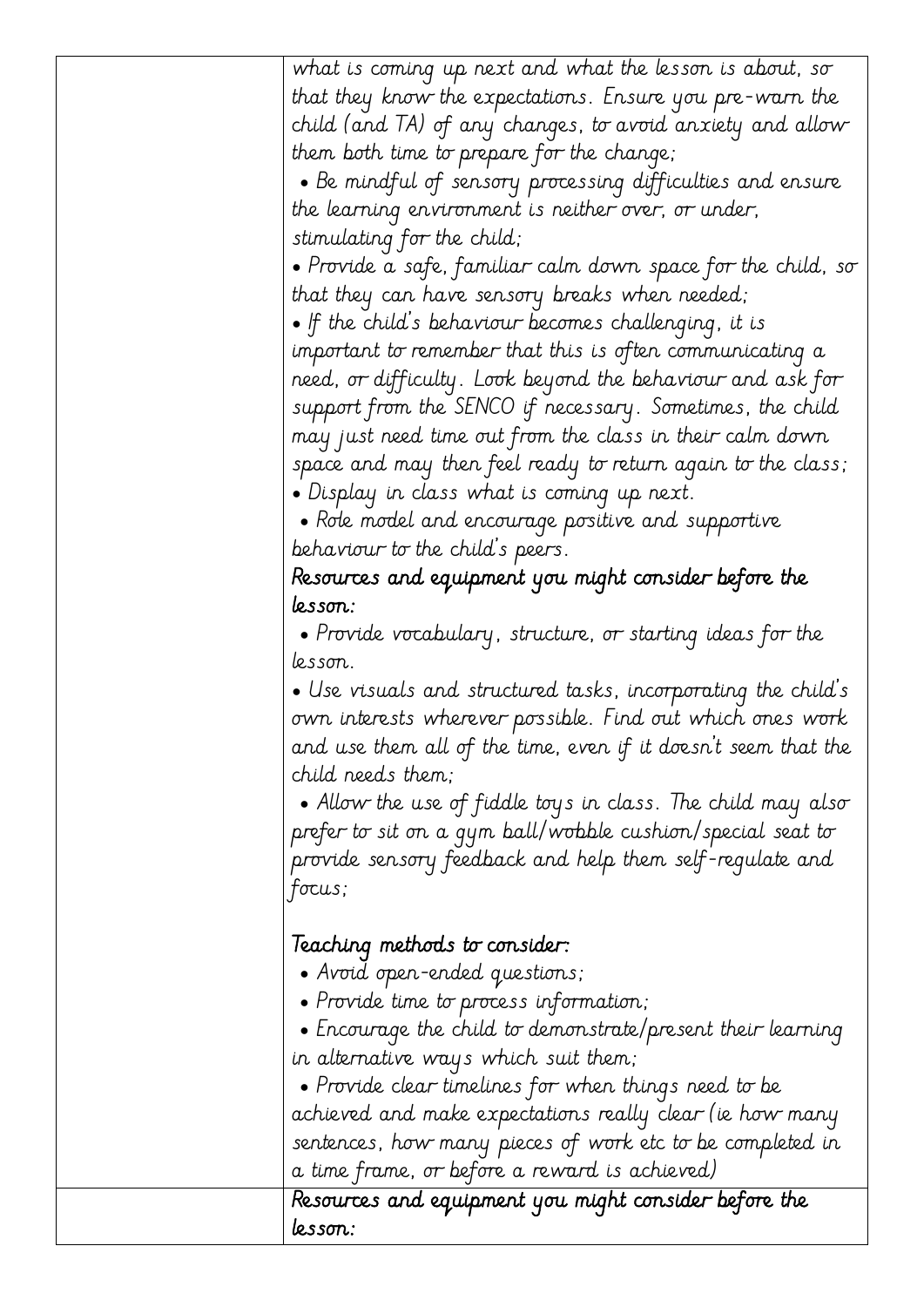| Dy scalculia | • Tracking from the whiteboard to paper may be difficult.                                                                                                                                                                                                                                                                                 |
|--------------|-------------------------------------------------------------------------------------------------------------------------------------------------------------------------------------------------------------------------------------------------------------------------------------------------------------------------------------------|
|              | Share the lesson with the child, so they can follow it on a                                                                                                                                                                                                                                                                               |
|              | laptop (if used);                                                                                                                                                                                                                                                                                                                         |
|              | $\bullet$ Provide print outs of diagrams and visual support in                                                                                                                                                                                                                                                                            |
|              | lessons.                                                                                                                                                                                                                                                                                                                                  |
|              | Teaching methods to consider:                                                                                                                                                                                                                                                                                                             |
|              | $\bullet$ The child may work slower than peers. Be sensitive to this                                                                                                                                                                                                                                                                      |
|              | and supportive of any additional time/repetition they may<br>reed;                                                                                                                                                                                                                                                                        |
|              | $\bullet$ The child may become easily overwhelmed and anxious;                                                                                                                                                                                                                                                                            |
|              | they may shut down and employ avoidance strategies. You                                                                                                                                                                                                                                                                                   |
|              | can interrupt this cycle by scaffolding the child's work and                                                                                                                                                                                                                                                                              |
|              | supporting them.                                                                                                                                                                                                                                                                                                                          |
|              | Resources and equipment you might consider before the                                                                                                                                                                                                                                                                                     |
|              | lesson:                                                                                                                                                                                                                                                                                                                                   |
| Dyslexia     | When preparing resources:                                                                                                                                                                                                                                                                                                                 |
|              | - keep sentences and written instructions short and simple                                                                                                                                                                                                                                                                                |
|              | to read; - check reading ages and ensure any work is                                                                                                                                                                                                                                                                                      |
|              | differentiated appropriately;                                                                                                                                                                                                                                                                                                             |
|              | - use pastel shades of paper (cream is a good alternative to                                                                                                                                                                                                                                                                              |
|              | $white$ );                                                                                                                                                                                                                                                                                                                                |
|              | - avoid black text on a white background and light text on                                                                                                                                                                                                                                                                                |
|              | a dark background;                                                                                                                                                                                                                                                                                                                        |
|              | - avoid underlining and italics;                                                                                                                                                                                                                                                                                                          |
|              | use bold text for titles, sub-headings, or to draw attention                                                                                                                                                                                                                                                                              |
|              | to important information, or key vocabulary;                                                                                                                                                                                                                                                                                              |
|              | - on worksheets, leave plenty of space to write a response.                                                                                                                                                                                                                                                                               |
|              | Familiarise yourself with any resources/equipment the child                                                                                                                                                                                                                                                                               |
|              | needs to support them and ensure that these are readily                                                                                                                                                                                                                                                                                   |
|              | available during their lesson. For example:                                                                                                                                                                                                                                                                                               |
|              | $\bullet$ It may help to use a ruler, or finger to track the words as                                                                                                                                                                                                                                                                     |
|              | they read;                                                                                                                                                                                                                                                                                                                                |
|              | $\bullet$ A personalised, coloured overlay, or ruler may help cut                                                                                                                                                                                                                                                                         |
|              | down on visual contrast and help 'stabilise' any written                                                                                                                                                                                                                                                                                  |
|              |                                                                                                                                                                                                                                                                                                                                           |
|              |                                                                                                                                                                                                                                                                                                                                           |
|              |                                                                                                                                                                                                                                                                                                                                           |
|              |                                                                                                                                                                                                                                                                                                                                           |
|              |                                                                                                                                                                                                                                                                                                                                           |
|              |                                                                                                                                                                                                                                                                                                                                           |
|              | materials. It may be worth trying a variety of colours to<br>work out the best to use;<br>leaching methods to consider:<br>$\bullet$ Help the child to learn and understand any specific<br>vocabulary. This may be done visually, practically and/or<br>during a pre-teach session to build the child's confidence<br>before the lesson; |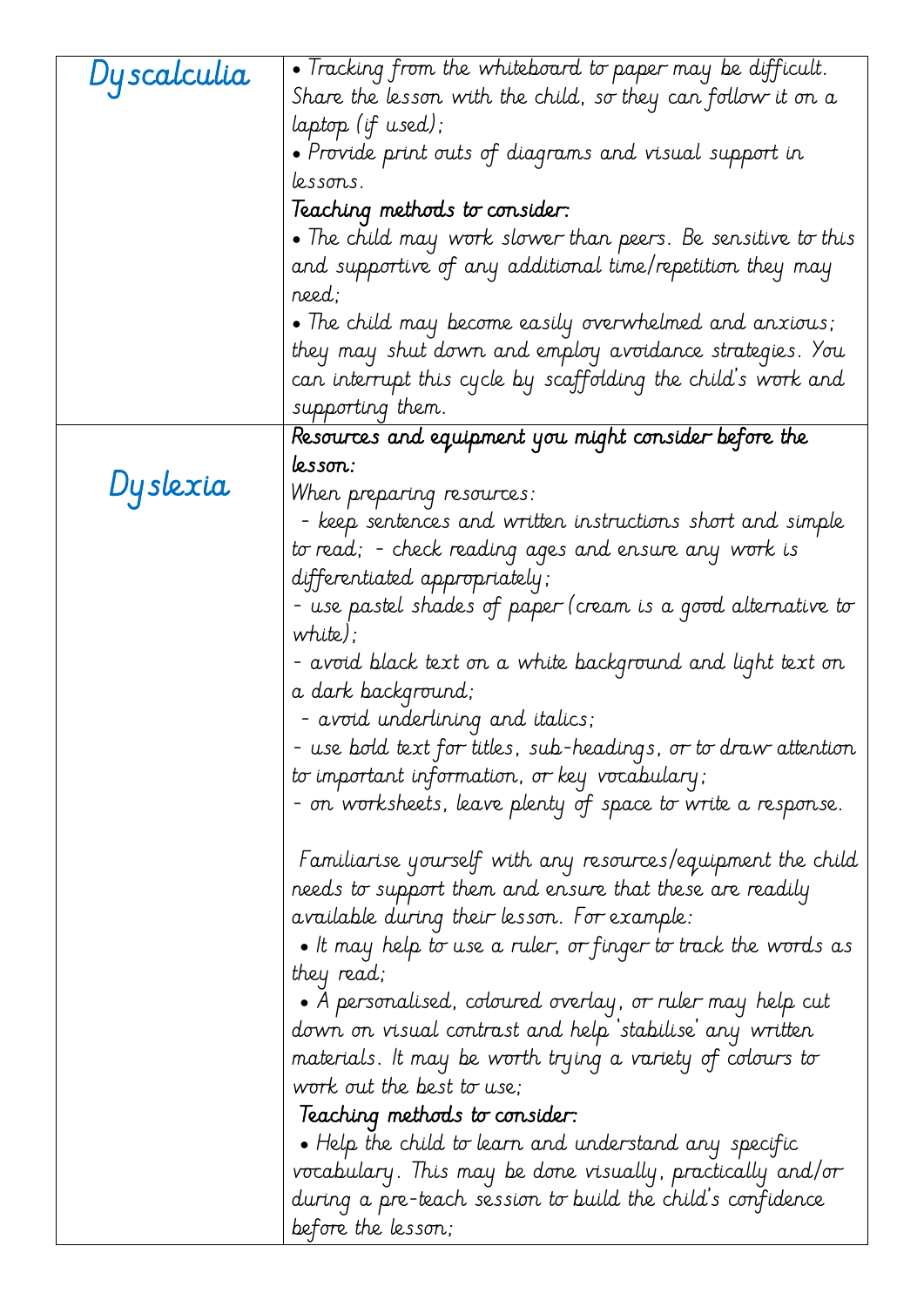|            | • The child may prefer it if an adult (or supportive peer)             |
|------------|------------------------------------------------------------------------|
|            | reads through questions with them;                                     |
|            | $\bullet$ Be supportive of the child if they don't want to read        |
|            | aloud in front of the class (either offering to read it for            |
|            | them, asking a friend to read it, or checking with them                |
|            | beforehand if they would like it shared)                               |
|            |                                                                        |
|            | Classroom ervironment/set up:                                          |
|            | • Provide a large space for the child to work in. This will            |
| Dyspraxia  |                                                                        |
|            | allow the child room to move and remain active when                    |
|            | completing a task. They may also prefer to stand when                  |
|            | handling any equipment/physical resources.                             |
|            |                                                                        |
|            | Resources and equipment you might consider before the                  |
|            | lesson:                                                                |
|            |                                                                        |
|            | $\bullet$ Provide part-prepared handouts to reduce unnecessary         |
|            | writing and lists of key concepts; or vocabulary;                      |
|            | • Consider alternatives to writing- word processors,                   |
|            | Dictaphones, scribe etc;                                               |
|            | • Provide templates with headings to help the child structure          |
|            | their work;                                                            |
|            | Teaching methods to consider:                                          |
|            | . Clarify rules and expectations, using unambiguous                    |
|            | language;                                                              |
|            | $\bullet$ Allow extra time to complete work, with movement breaks      |
|            | when needed;                                                           |
|            | $\bullet$ Allow time to settle, especially if the lesson is after a    |
|            | breaktime/ lunchtime, as transitions are challenging;                  |
|            |                                                                        |
|            | $\bullet$ Give the child plenty of warning that the lesson is due to   |
|            | end and allow them additional time to pack up to leave (or             |
|            | get ready for the next lesson).                                        |
|            | Classroom ervironment/set up:                                          |
| Hearing    | $\bullet$ Discreetly check that the child is wearing a hearing aid (if |
|            | applicable) and frequently check-in with the child that they           |
| Impairment | are hearing and understanding;                                         |
|            | $\bullet$ Be aware of seating arrangements to suit the child s         |
|            | specific needs, for example if they are reliant on lip reading         |
|            | etc (ie seated towards the front of the classroom with an              |
|            | unobstructed view, or with their good ear facing outwards              |
|            | into the classroom);                                                   |
|            | $\bullet$ Ensure that any background noise is minimised and            |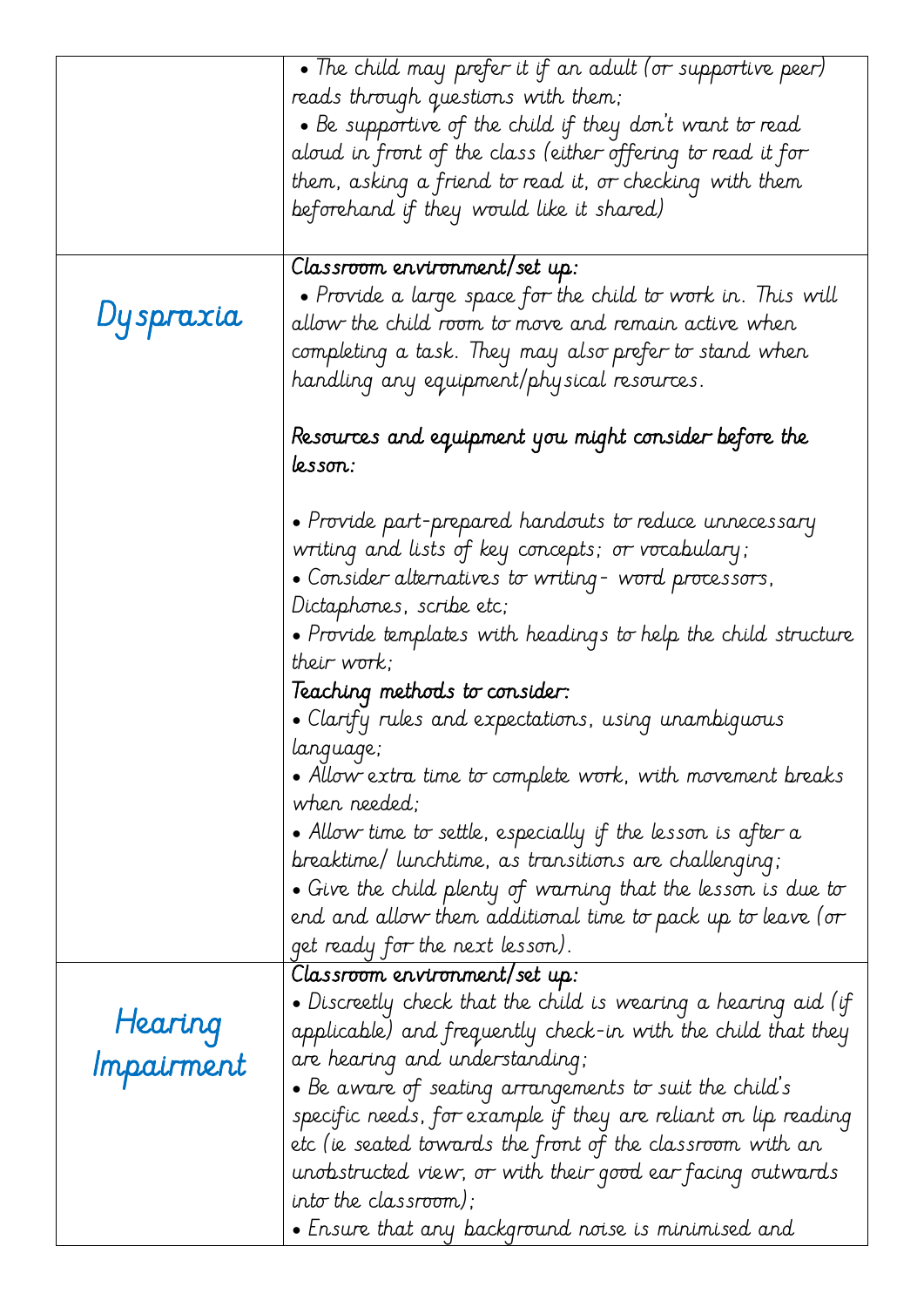|                  | control class/group discussions, so that only one person is            |
|------------------|------------------------------------------------------------------------|
|                  | speaking at once; Resources and equipment you might                    |
|                  | consider before the lesson:                                            |
|                  | • Ensure any videos/films used are captioned, or a suitable            |
|                  | alternative way is provided;                                           |
|                  | $\bullet$ Provide any important information/instructions about the     |
|                  | lesson in writing, as well as verbally. In addition, provide           |
|                  | (in a written format) any lists of subject-specific                    |
|                  | vocabulary and technical terms;                                        |
|                  | Teaching methods to consider:                                          |
|                  | • Repeat clearly any questions asked by other students in              |
|                  | class before giving a response;                                        |
|                  | $\bullet$ Assist with lip reading by doing the following:              |
|                  | - ensure your face is clearly visible at all times when                |
|                  | speaking and sitting directly opposite the child whenever<br>possible; |
|                  | - seating the child so that they can see others in the class           |
|                  | (where possible);                                                      |
|                  | - ensuring the lighting is adjusted so that it is not too              |
|                  | dark;                                                                  |
|                  | - providing written materials for all lessons, so that the             |
|                  | child is not having to lip read and take notes from the                |
|                  | whiteboard;                                                            |
|                  | $\bullet$ Be aware of the specific circumstances for the child and     |
|                  | adapt accordingly. For example: if they acquired their                 |
|                  | hearing loss early in life, they may have associated literacy          |
|                  | issues and need additional support with reading and                    |
|                  | interpreting information. If they have associated speech               |
|                  | issues, they may need support with reading out their work,             |
|                  | or may prefer an adult to read it for them.                            |
|                  | Classroom ervironment/set up:                                          |
|                  | $\bullet$ Let the child leave and return to the classroom discreetly   |
| Toileting Issues | and without having to get permission whenever they need                |
|                  | the toilet (use a 'toilet pass' if appropriate);                       |
|                  | $\bullet$ Sit the child close to the door so that they can leave the   |
|                  | classroom, discreetly;                                                 |
|                  | $\bullet$ Appreciate that they may arrive late for lessons because of  |
|                  | an urgent need to use a toilet;                                        |
|                  | $\bullet$ Be aware that the child may need to take medication          |
|                  | during school hours and/or need extra meal breaks and                  |
|                  | provide a discreet/comfortable place for them to do this;              |
|                  |                                                                        |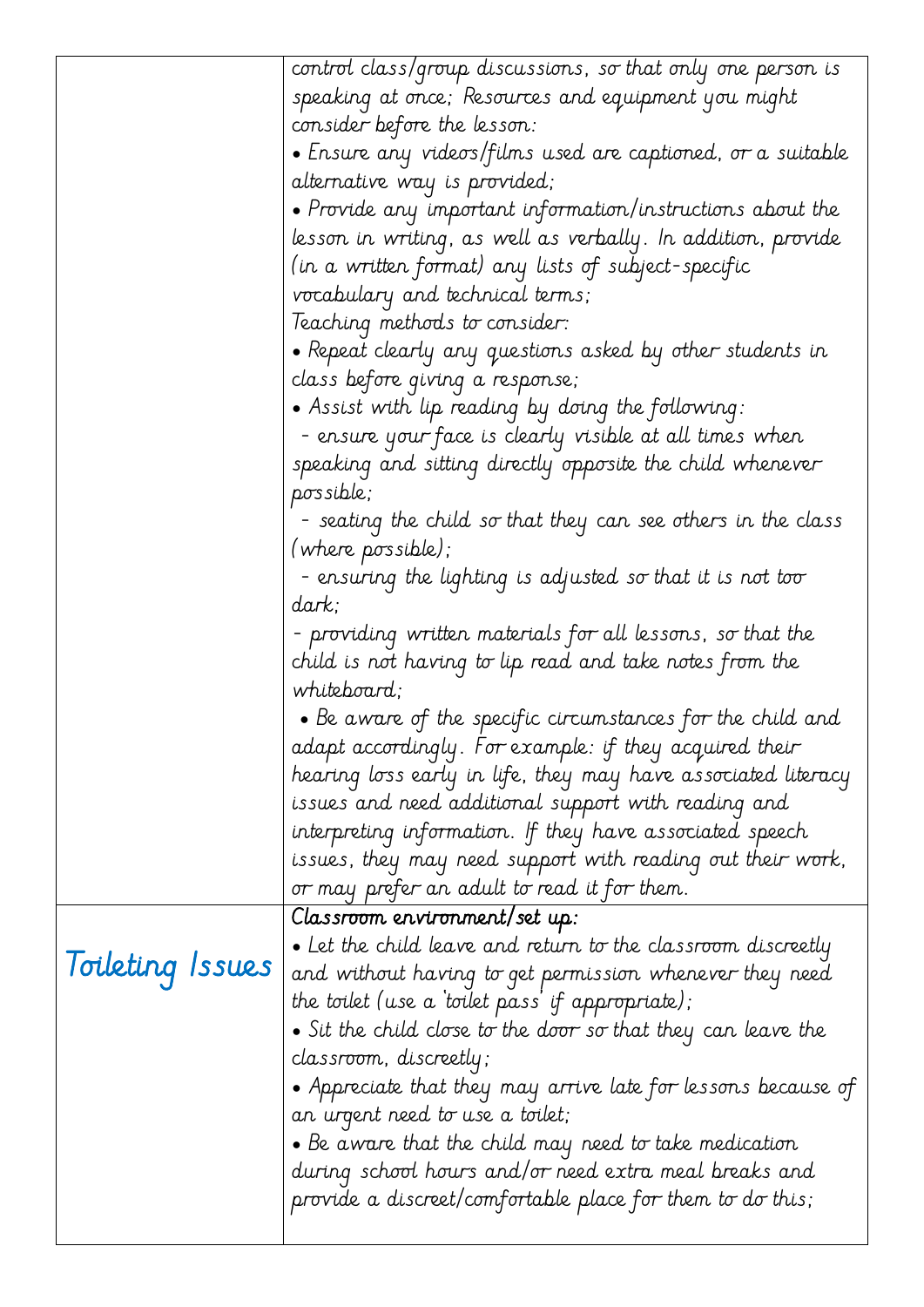|               | Resources and equipment you might consider before the                  |
|---------------|------------------------------------------------------------------------|
|               | lesson:                                                                |
|               | $\bullet$ If the child has a diagnosed medical condition, they will    |
|               | have an Individual Healthcare Plan. Please make sure that              |
|               | you are familiar with this document. The SENCO can give                |
|               | you access to this;                                                    |
|               | $\bullet$ If the child has ongoing toileting issues, they will have an |
|               | Intimate Care Plan. Please make sure that you are familiar             |
|               | with this document. The SENCO can give you access to this.             |
|               |                                                                        |
|               | leaching methods to consider:                                          |
|               | $\bullet$ During more active sessions, try to be alert to the child's  |
|               | psychological needs and relationships with other children.             |
|               | Let them judge for themselves if they wish to join in on a             |
|               | day-to-day basis - don't stop them trying whatever they                |
|               | want to try. However, be aware that the child may also try             |
|               | to push themselves, so that they don't let others down. Be             |
|               | mindful of this and offer discreet support when/where                  |
|               | needed;                                                                |
|               | • Bending and stretching may bring on pain, or make pain               |
|               | worse. Teambuilding type activities/games can be                       |
|               | particularly problematic;                                              |
|               | $\bullet$ Be mindful of other students teasing the child about my      |
|               | lack of stamina, or their need for extra rests (for example            |
|               | during group activities/team building);                                |
| Cognition and | Classroom ervironment/set up:                                          |
|               | $\bullet$ Ensure all classroom adults give specific, targeted praise   |
| Learning      | so the child knows exactly what they are doing well;                   |
| Challenges    | $\bullet$ The child will with visual and auditory memory for           |
|               | information, processes and instructions. Ensure all                    |
|               | classroom adults are aware of this and they regularly check            |
|               | the child's understanding of questions and tasks. This will            |
|               | support the child with staying on track;                               |
|               | • Carefully consider working pairings/small groups. Support            |
|               | the child with managing peer relationships effectively by              |
|               | providing a positive work buddy;                                       |
|               | • The child may appear needy with an over-reliance on                  |
|               | adult help and support. Encourage and support the child's              |
|               | independence and confidence by making the                              |
|               | curriculum/tasks accessible to them.                                   |
|               | Resources and equipment you might consider before the                  |
|               | lesson:                                                                |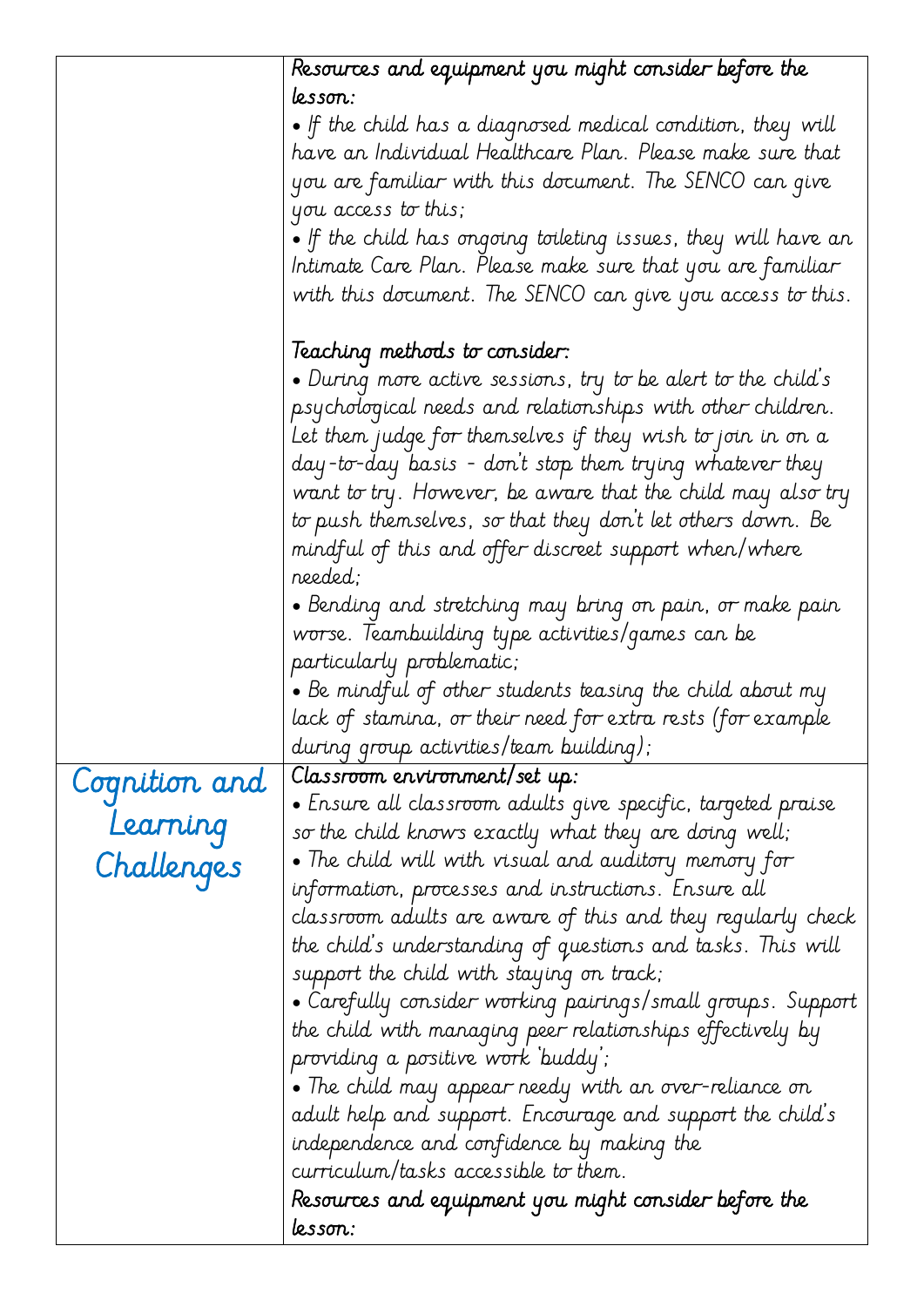|               | • Support the child to overcome problems with                                                     |
|---------------|---------------------------------------------------------------------------------------------------|
|               | understanding instructions and task requirements by using                                         |
|               | visual timetables and prompt cards with pictures as                                               |
|               | reminders of the steps needed to complete the task;                                               |
|               | $\bullet$ Provide a word bank, with key vocabulary for the                                        |
|               | topic/area being studied;                                                                         |
|               | $\bullet$ Provide key words with pictures/symbols to help with the                                |
|               | child's memory;                                                                                   |
|               | $\bullet$ Provide a writing frame to help structure work;                                         |
|               | $\bullet$ Keep Powerpoints slides simple and uncluttered. Highlight                               |
|               | key information.                                                                                  |
|               | Teaching methods to consider:                                                                     |
|               | • Carefully plan and differentiate work, breaking it down                                         |
|               | into small manageable tasks;                                                                      |
|               | • Provide time to consider questions, process and formulate                                       |
|               | an answer. Slow down and/or reduce the number of words                                            |
|               | that you use;                                                                                     |
|               | $\bullet$ Go over key vocabulary and ideas with to check                                          |
|               | understanding;                                                                                    |
|               | $\bullet$ Physically demonstrate tasks, rather than relying on                                    |
|               | verbal instructions;                                                                              |
|               |                                                                                                   |
|               | $\bullet$ Repeat information in different ways, varying the                                       |
|               | vocabulary you use. Also, keep instructions simple;                                               |
|               | $\bullet$ Use structured questioning to support and help the child to                             |
|               | answer by scaffolding their response;                                                             |
|               | $\bullet$ Encourage the child to make a mind map, or other visual                                 |
|               |                                                                                                   |
|               | representation of what they already know and use that as a<br>starting point to teach next steps. |
|               | Classroom environment/set up:                                                                     |
| Speech,       | $\bullet$ Create a relaxed, safe, and friendly environment with lots                              |
|               | of opportunities to talk. Not too noisy;                                                          |
| Language +    | • Provide plenty of opportunities for the child to                                                |
| Communication | communicate in a small group (they will be less confident                                         |
| Needs         | working in a big group and will be less involved);                                                |
|               | • Carefully consider any pairings or groupings and include                                        |
|               | good communication role models for the child to copy;                                             |
|               | $\bullet$ Ensure all adults respond positively to any attempt the                                 |
|               | child makes at communication s not just speech. Role model                                        |
|               | this positive response for the child's peers to copy;                                             |
|               | $\bullet$ Listen carefully to what the child says, so that they don't                             |
|               | need to repeat themselves;                                                                        |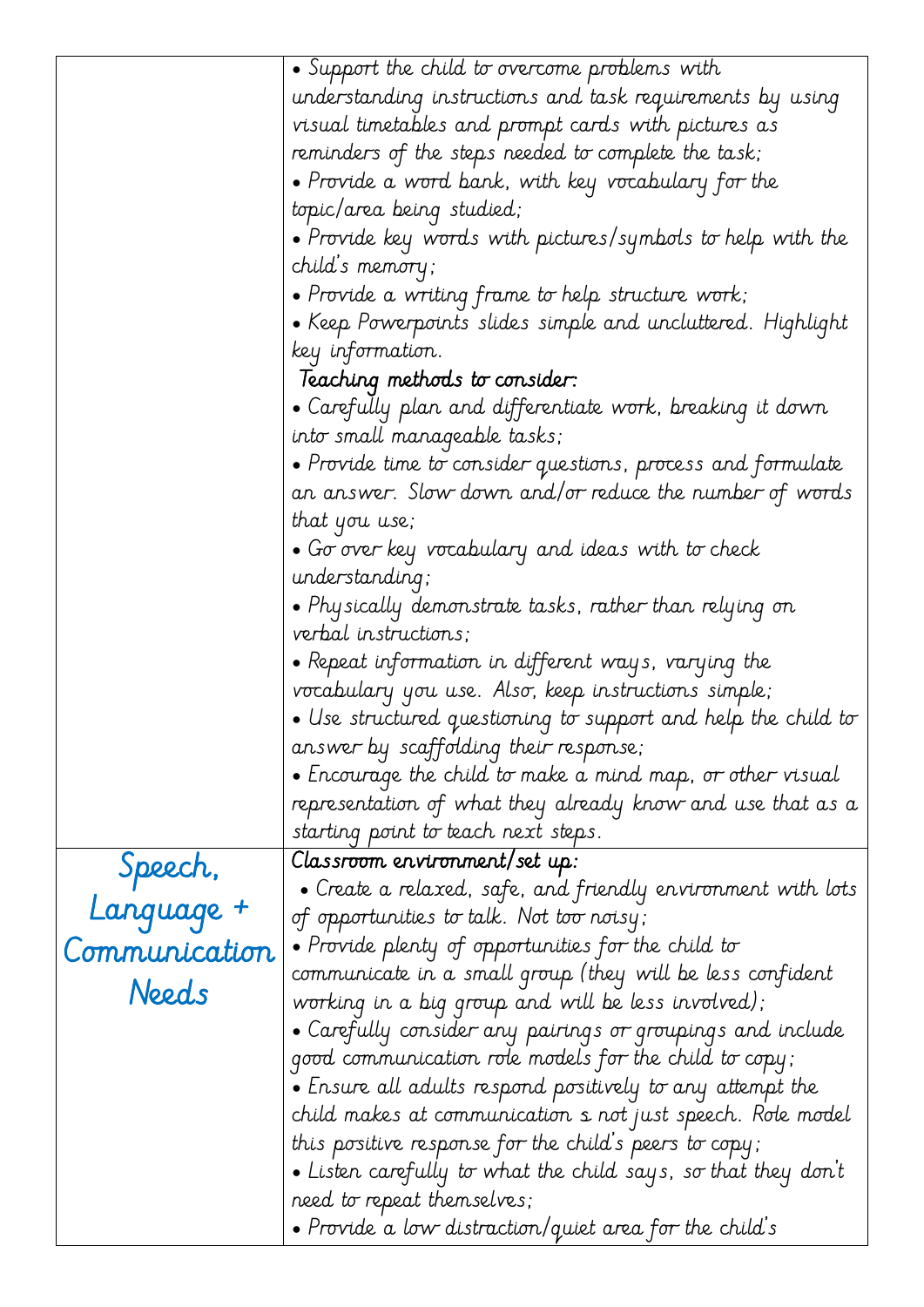|          | group/pair to work so they can focus on their                                                                                 |
|----------|-------------------------------------------------------------------------------------------------------------------------------|
|          | communication;                                                                                                                |
|          | $\bullet$ Regularly check understanding and encourage the child to                                                            |
|          | identify what they can/cannot understand.                                                                                     |
|          | Resources and equipment you might consider before the                                                                         |
|          | lesson:                                                                                                                       |
|          | $\bullet$ Use signs, symbols and visual timetables to support                                                                 |
|          | communication;                                                                                                                |
|          | $\bullet$ Use visual displays (objects and pictures) that can be                                                              |
|          | used to support understanding;                                                                                                |
|          | $\bullet$ Provide a visual guide to the lesson, eg a check list, or                                                           |
|          | pictures to aid understanding.                                                                                                |
|          | Teaching methods to consider:                                                                                                 |
|          | $\bullet$ Be aware of the specific communication difficulties the                                                             |
|          | child may have - it may be a processing disorder;                                                                             |
|          | $\bullet$ Be aware of the level of language the child is using $\texttt{s}$ use                                               |
|          | a similar level to ensure they understand;                                                                                    |
|          | $\bullet$ Do not rush, or interrupt the child as this means they                                                              |
|          | have to begin processing all over again from the beginning,                                                                   |
|          | causing frustration!                                                                                                          |
|          | • Slow down your rate of speech by using pausing and give                                                                     |
|          | the child lots of time to process and reply                                                                                   |
|          | • Allow time for the child to finish what they are saying,                                                                    |
|          | don't finish it for them;                                                                                                     |
|          | • Keep language simple by breaking long sentences into                                                                        |
|          | short separate ideas;                                                                                                         |
|          | $\bullet$ Provide plenty of repetition (activities and vocabulary);                                                           |
|          | $\bullet$ Use non-verbal clues to back up what you are saying eg:                                                             |
|          | gesture;                                                                                                                      |
|          | $\bullet$ Ensure adults are providing a clear language model and                                                              |
|          | expand what the child says, by repeating their words back                                                                     |
|          | to them correctly, without pointing out their errors;                                                                         |
|          | $\bullet$ Reduce the number of questions you ask and make sure                                                                |
|          | you give time to answer;                                                                                                      |
|          | $\bullet$ If you do need to ask questions in front of the class, try to                                                       |
|          | use closed questions, as these require only a 'yes'/'no'                                                                      |
|          | answer, which will reduce anxiety.                                                                                            |
|          | Classroom environment/set up:                                                                                                 |
|          | Be aware of (and familiar with) the various forms in                                                                          |
| Tourette | which Tourette Syndrome can present. Common vocal tics                                                                        |
| Syndrome | are: coughing, grunting, sniffing, throat clearing, shrieking,<br>whistling, spitting, animal sounds and echolalia (repeating |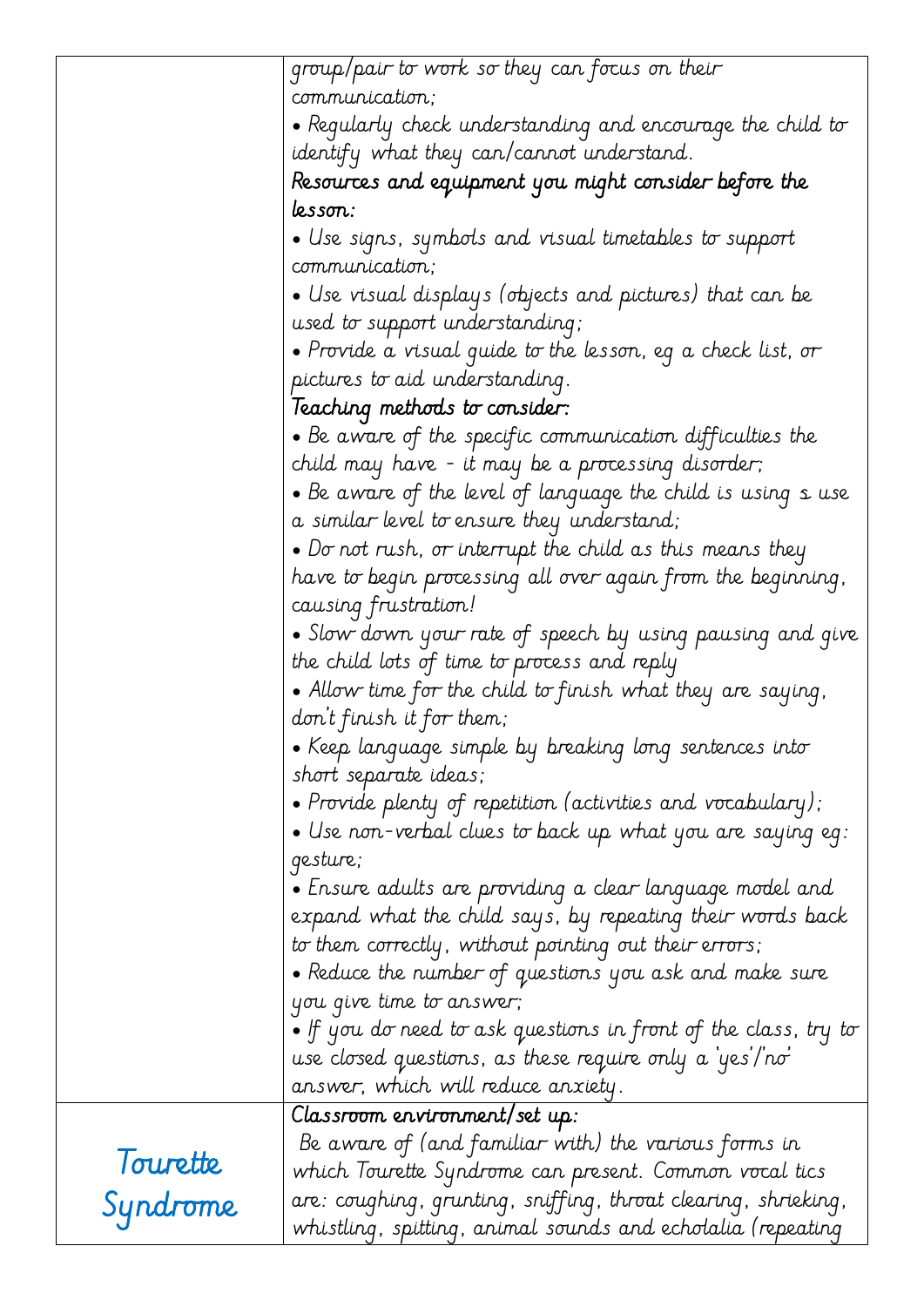| others' words, or phrases). Common motor tics are: eye               |
|----------------------------------------------------------------------|
| blinking (excessively, or in an unusual pattern), echopraxia         |
| (imitating others' actions), self-injurious behaviours               |
| involving touching, biting, hitting, pulling out                     |
| eyelashes/hair, smelling/sniffing things. Being aware of the         |
| particular type of tic (s) presented by the child, will also         |
| help you to be aware of the impact on the child's learning           |
| and how they can access the learning in the classroom. For           |
| example:                                                             |
| • Motor tics of the eyes, head or neck may interfere with            |
| reading and affect handwriting, or the ability to write for          |
| prolonged periods of time;                                           |
| • Motor and vocal tics may make the child reluctant to read          |
| aloud, ask/answer questions, or ask for help. Be                     |
| understanding of this and support the child to feel involved         |
| and able to participate;                                             |
| • Thought tics inhibit auditory processing. Be mindful and           |
| do not assume the child is intentionally not listening. Tics         |
| can be triggered, or increased by stress, excitement or              |
| relaxation (all of these emotional states may be experiences         |
| during PSHE type activities and lessons, especially as some          |
| of the subjects covered may be of a sensitive nature).               |
| Ensure that all adults in the room are mindful to filter out         |
| their emotional reaction and instead listen and respond with         |
| support and understanding. It is not helpful ask the child to $\mid$ |
| stop their tics, as they are involuntary. Being asked to             |
| suppress them is stressful and will cause an increase in the         |
| tic.                                                                 |
| $\bullet$ Furthermore, it will mean the child is unable to engage    |
| with what is going on around them. Similarly, try not to             |
| ask the child not to do something, as it will instantly turn         |
| into a compulsion. Because TS can be suggestible, if                 |
| classmates discover the trigger, they may use this to make           |
| the child tic. Please try and prevent this happening;                |
| • Ignoring tics avoids drawing any unnecessary attention             |
| towards them;                                                        |
| Teaching methods to consider:                                        |
| • The child may have a poor attention span, fail to complete         |
| tasks, be easily distracted, unable to listen, fidgety and           |
| impulsive. To support them, provide a structure                      |
| (schedule/tick list) to assist with planning, organisation,          |
| time management and initiation of tasks;                             |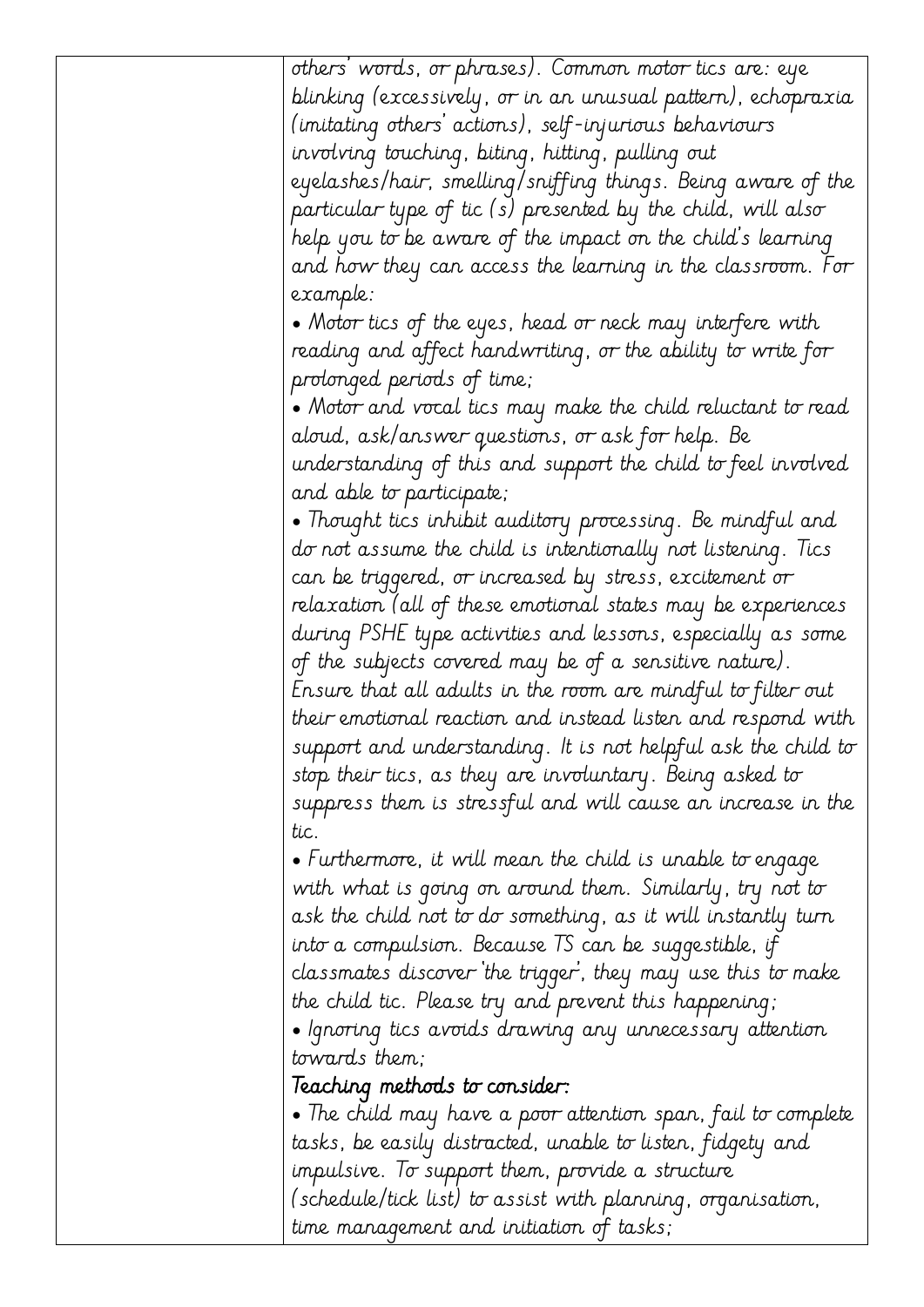|             | $\bullet$ Be mindful when planning activities, that the child may            |
|-------------|------------------------------------------------------------------------------|
|             | experience sensory processing difficulties, where they may                   |
|             | be either overresponsive, or under responsive to sensory                     |
|             | stimuli, eg: noise, clothing, textures                                       |
|             | Classroom ervironment/set up:                                                |
|             | • Ensure you are very familiar with the child's past                         |
| Experienced | experiences and context, as this will help you understand                    |
| Trauma      | their behaviour;                                                             |
|             | $\bullet$ Ensure all classroom adults take a non-confrontational,            |
|             | trauma-informed approach. A discreet, understanding and                      |
|             | reassuring approach from all classroom adults is vital;                      |
|             | $\bullet$ Provide a safe, consistent and warm classroom                      |
|             | environment. Incorporate as many opportunities for humour                    |
|             | and laughter in lessons as possible (as laughter reduces the                 |
|             | traumatic response in the brain);                                            |
|             | • Ensure the school day has clear expectations for behaviour                 |
|             | and structure, as this will help provide a predictable                       |
|             | environment, necessary for the child to feel secure enough to                |
|             | participate and access the learning;                                         |
|             | $\bullet$ Classroom adults need to be emotionally available and              |
|             | able to support and coach the child in ways to calm                          |
|             | themselves and manage emotions, as well as opportunities                     |
|             | to practise de-escalating when they feel overwhelmed;                        |
|             | $\bullet$ Ensure adults are vigilant to and mindful of any trigger $\bullet$ |
|             | points for the child, as this will help de-escalate emotional                |
|             | situations;                                                                  |
|             | $\bullet$ Very carefully check through the lesson content prior to the       |
|             | session and look at it through the eyes of the child's context               |
|             | and background. There may be obvious trigger points that                     |
|             | can be planned for and managed prior to the lesson, with                     |
|             | some elements needing to be avoided. Equally, there may be                   |
|             | trigger points in the lesson, which may not be so clear from                 |
|             | the outside. Ensure that the classroom environment,                          |
|             | available adults and overall support for the child is strongly               |
|             | in place should this arise.                                                  |
|             | Resources and equipment you might consider before the                        |
|             | lesson:                                                                      |
|             | $\bullet$ Provide a safe and familiar breakout space for the child to        |
|             | use during times when they feel overwhelmed or emotionally                   |
|             | dysregulated. The child may also need access to a space to                   |
|             | exercise, so that they can have regular learning/ sensory                    |
|             | breaks;                                                                      |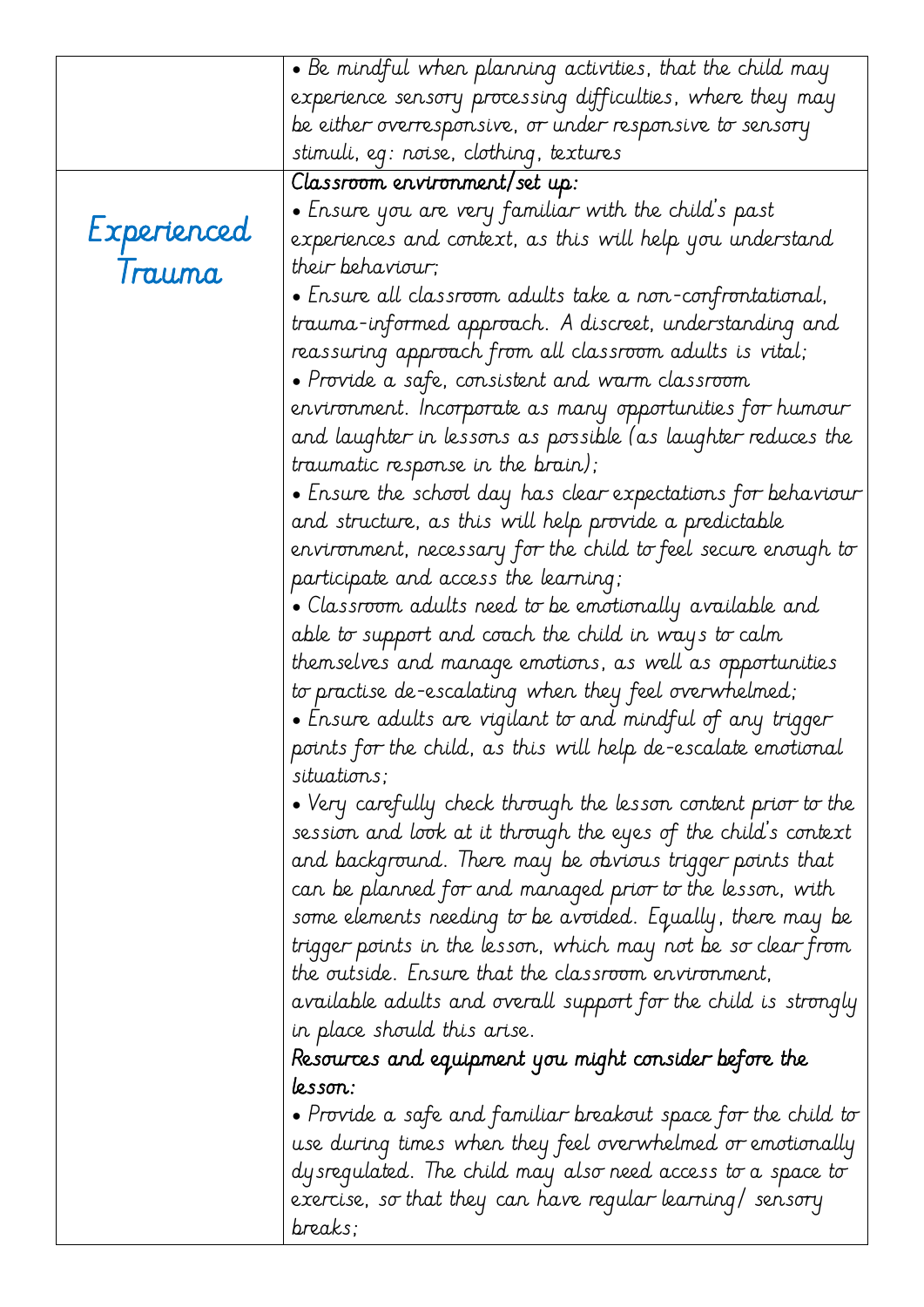|            | • Consider the use of a 'help' card (or small item) for the            |
|------------|------------------------------------------------------------------------|
|            | child to use to signal that they are finding the situation             |
|            | tricky, without having to vocalise any details;                        |
|            | $\bullet$ Have consistent expectations and behaviour plans in place    |
|            | that are based on reward systems, not punishment.                      |
|            | Teaching methods to consider:                                          |
|            | $\bullet$ Be extremely mindful and vigilant throughout the lesson,     |
|            | as some of the content of RE lessons can be very personal,             |
|            | maybe covering memories, families, emotions etc, all of                |
|            | which are likely potential trigger points. Equally, something          |
|            | which doesn't seem connected on the surface, may be a                  |
|            | trigger for the child in some way;                                     |
|            | $\bullet$ Slow yourself down when talking, as this will appear         |
|            | non-threatening: talk slower, use a lower pitch for your               |
|            | voice, don't use complex sentences, minimise body                      |
|            | movements;                                                             |
|            | $\bullet$ During activities, teach and model positive self-talk to     |
|            | encourage self belief. Help the child to see that making a             |
|            | mistake is considered a necessary part of learning and that            |
|            | minor mistakes will not incur adult anger, or punishment;              |
|            | • Ensure you use plenty of positive reinforcements, rewards,           |
|            | role modelling with the child (while actively ignore any               |
|            | negative behaviour);                                                   |
|            | $\bullet$ Use collaborative problem-solving during activities, so that |
|            | the child feels in control.                                            |
|            | Classroom ervironment/set up:                                          |
|            | $\bullet$ Keep your classroom visually uncluttered and reduce the      |
| Visual     | number of objects in the immediate working area;                       |
| Impairment | $\bullet$ Be mindful of seating arrangements and discuss any           |
|            | preferences with the child. For example, they may prefer to            |
|            | work at close distances, (such as sitting closer to the                |
|            | board), or move the object closer to them, (such as people             |
|            | getting closer when talking);                                          |
|            | $\bullet$ Be aware of the specific circumstances of the child, for     |
|            | example: - If they are sensitive to light and glare, control           |
|            | the light in the classroom using blinds, sit the child with            |
|            | their back to windows and reduce the glare on surfaces; -              |
|            | The child may need to be seated near natural light, where              |
|            | possible; - The child may need to use a lamp, which                    |
|            | should be places behind their shoulder on the opposite side            |
|            | to their writing hand and/or on the same side of their                 |
|            | stronger eye; - They may need to wear a hat/visors, or                 |